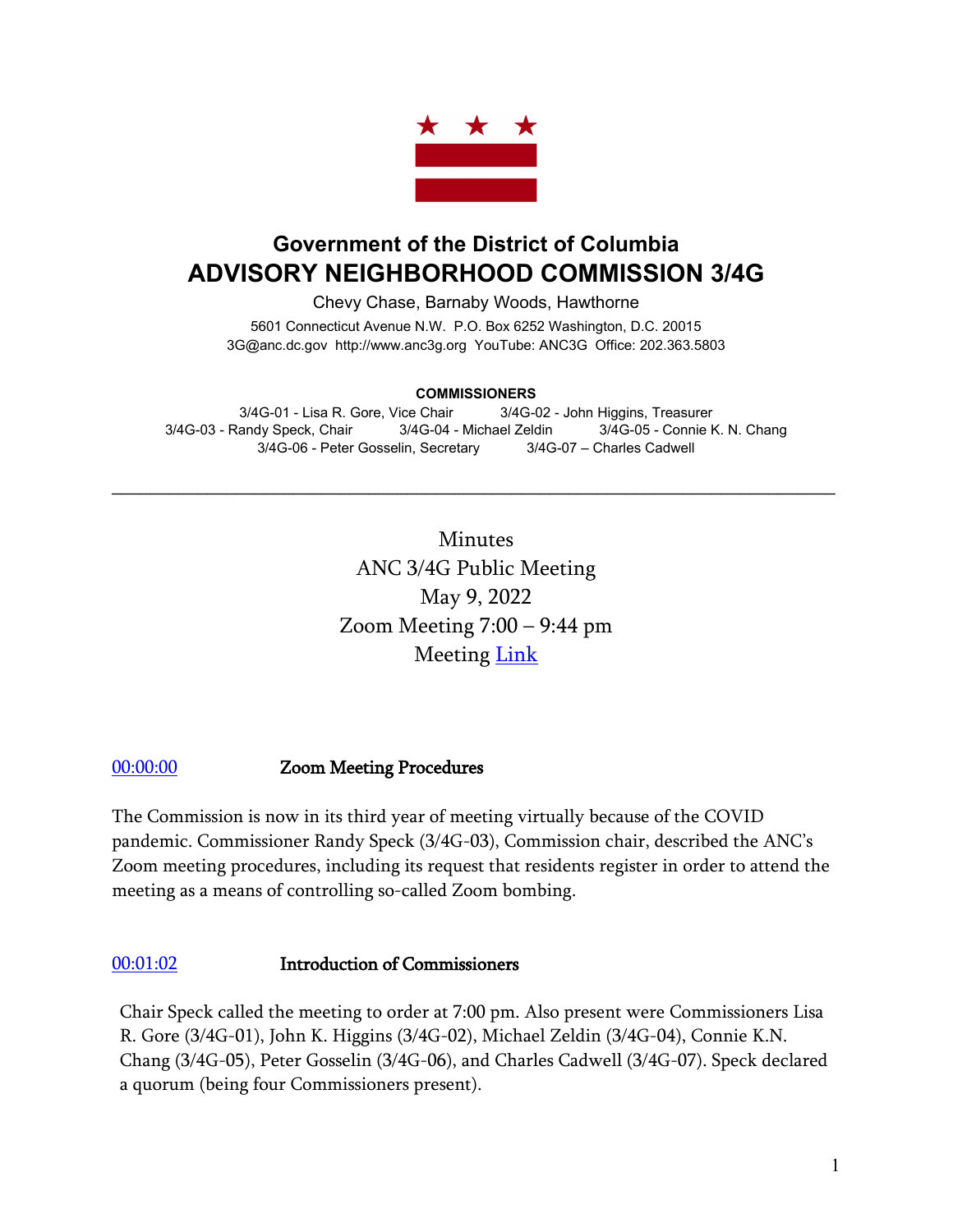### [00:03:36](https://www.youtube.com/watch?v=IwecQ838Wl8&t=216s) Adoption of Agenda

The agenda was adopted 7 (Yes), 0 (No), 0 (Abstain).

#### [00:04:25](https://www.youtube.com/watch?v=IwecQ838Wl8&t=265s) Commissioner Announcements

Chair Speck

Business Grants — The Department of Small and Local Business Development's Robust Retail Citywide Grant is open. Grants are for licensed, brick-and-mortar retail locations in the District and will be awarded through a lottery for all eligible applicants. There will be 78 grants for up to \$7,500 each. Those who received awards last year are not eligible. The request for application can be found [here.](https://dslbd.dc.gov/2022-robust-retail-citywide-grants) The deadline to apply is June 8, 2022 at 2:00 pm. Questions related to grant requirements may be sent to **DCMainStreets@dc.gov**.

Proposed Military Road Trail — The National Park Service in partnership with the District Department of Transportation (DDOT) is hosting a virtual public meeting from 6:30 p.m. to 7:30 p.m. on May 24, 2022, to present a proposed pedestrian and bicycle trail study along Military Road within Rock Creek Park. The project will provide a safe and efficient east-west pedestrian and bicycle connection through Rock Creek Park. The proposed connection will be between Oregon Avenue NW and 16th Street NW and will provide connections to the existing trail network within the park. The link to join the meeting is [https://bit.ly/3LWLHbi.](https://bit.ly/3LWLHbi)

Connecticut Avenue Paving — DDOT has indicated that it will be repaving Connecticut Avenue between Nebraska Avenue and Chevy Chase Circle between now and May 20, 2022, weather permitting.

#### Commissioner Zeldin

The Encore Program engages and supports DC's creative community by funding creative events in all four quadrants of the District of Columbia. The purpose of the Encore program is to employ and invest in local talent, event producers, entrepreneurs, creatives, content makers, and District businesses that help sustain the creative economy in Washington, DC and contribute to the vibrancy of our great city. To learn more and apply, go to: [theencoredc.com](https://u10397195.ct.sendgrid.net/ls/click?upn=nDwJ8PAPRzsBPdXkLNb1JfwxXP2fT1YDdiuw0KG1cSbtpABg-2BfMuDL38wMBp1zvJUqG0_E8MQvcZQYKSpP6YaKVKmp337EGXo53Wff2Fon492aUxhtI-2FL3fmdMzyvN0zyE3zwhH5zK6n-2B2XtcW0L5y2e3WJVT4Ce6lMNZJCoJ5wsL5vCgSLGqf7h03lkNO5S4NPtmv1X7VTuCZOQrvWLwD2tOGp-2Bu9hAzu9Ho6pWTslihzcoq9PjSk-2FYNys84LD7WNS5Be6fJDWBb-2FT6S5saVu0OThBAUG0YoQOfW2q0LEGEk5oeH9gpoAC1CmHNvC4CIumEOrN-2FIV4asronKMc25wlw4oU2PdXR7RmXVMKSopb4MfDNpGIlZ9iYQ4eOzoezWRXYR)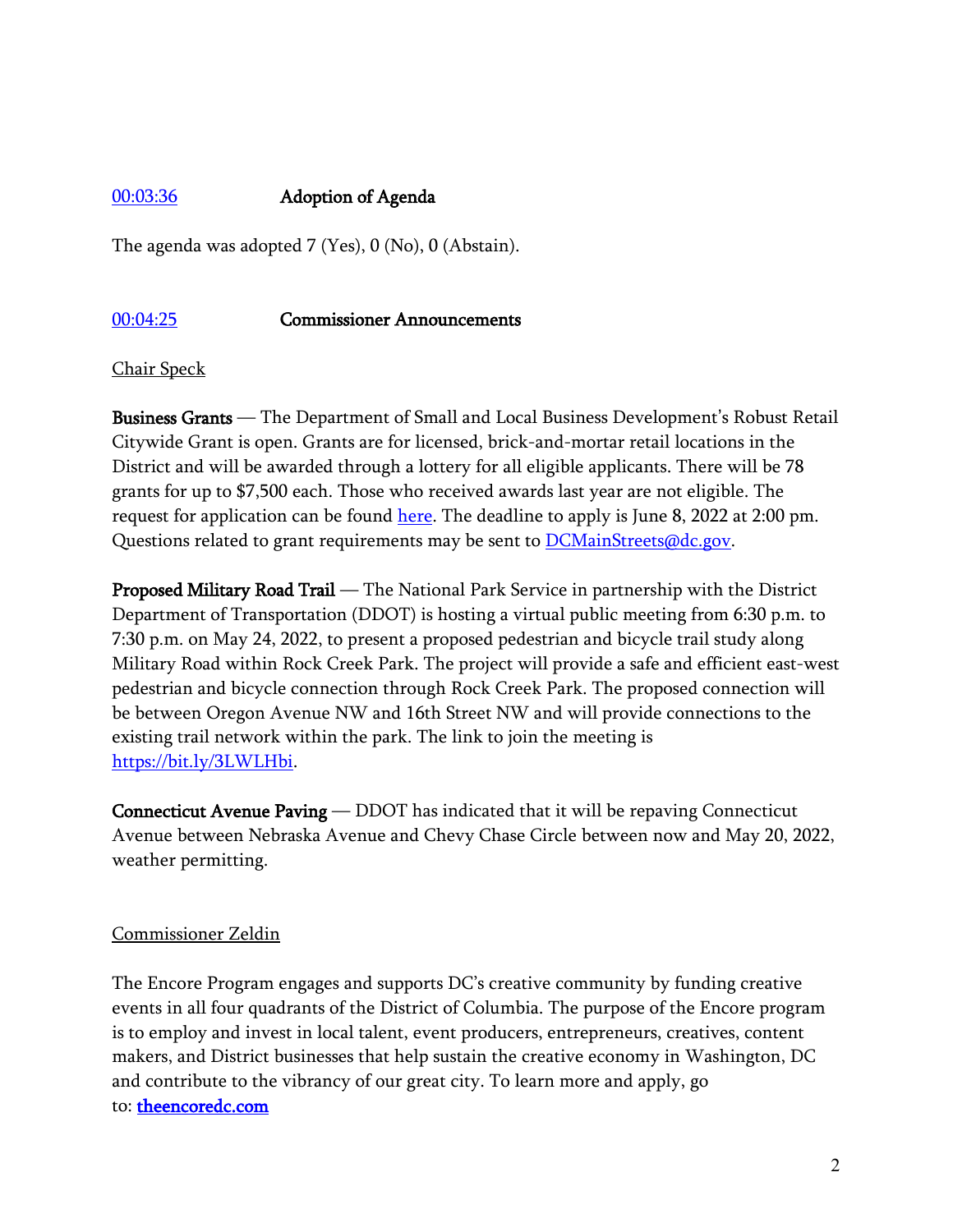### Commissioner Chang

Chang said Emir Gur-Ravantab, Ward 3 liaison for the Mayor's Office of Community Relations and Services is working with Ward 3 ANCs and three Distrcit agencies – DDOT, DOEE, and the Deputy Mayor's Office for Operations to address longstanding stormwater management problems, including on private property. Chang said residents should contact her if they are experiencing such problems.

## [00:10:16](https://www.youtube.com/watch?v=IwecQ838Wl8&t=616s) Community Announcements

Emir Gur-Ravantab, Ward Liaison, Ward 3 | Mayor's Office of Community Relations and Services (MOCRS)

(Gur-Ravantab was unable to attend. Chair Speck read his announcements.)

Public Safety -- Mayor Bowser and Metropolitan Police Department (MPD) Chief Contee announced the Violent Crime Impact Team (VCIT), a collaborative effort between local and federal partners to remove illegal firearms from the community and apprehend armed criminals. The focus of VCIT is to reduce violent crime by using more intelligence-driven operations and enhance our investigative abilities through federal agency partnerships. This is a joint partnership between the district, the FBI, ATF, and the Drug Enforcement Agency.

Business Development -- Mayor Bowser and DMPED launched the Small Medium Business Growth Fund to retain and expand District-based small businesses by supporting capital improvements, large equipment purchasing, and technological enhancements in the industrial, retail, professional services, and commercial business industries. This is targeted at new and existing businesses that are Headquartered in the District that generate less than 15 million in annual revenue. [https://www.obviouslydc.com](https://www.obviouslydc.com/) 

Education -- Mayor Bowser and Deputy Mayor Paul Kihn announced that 43 nonprofit youth-serving organizations have been awarded a total of \$3.57 million in grants for the Summer Strong 2022 Grant Competitions from the Office of Out of School Time Grants and Youth Outcomes (OST Office). These funds will support more than 2,700 young people ages 5-18 years old with access to summer programming.

# [00:12:52](https://www.youtube.com/watch?v=IwecQ838Wl8&t=772s) Zoning Board of Adjustment Application for 6101 29<sup>th</sup> St. NW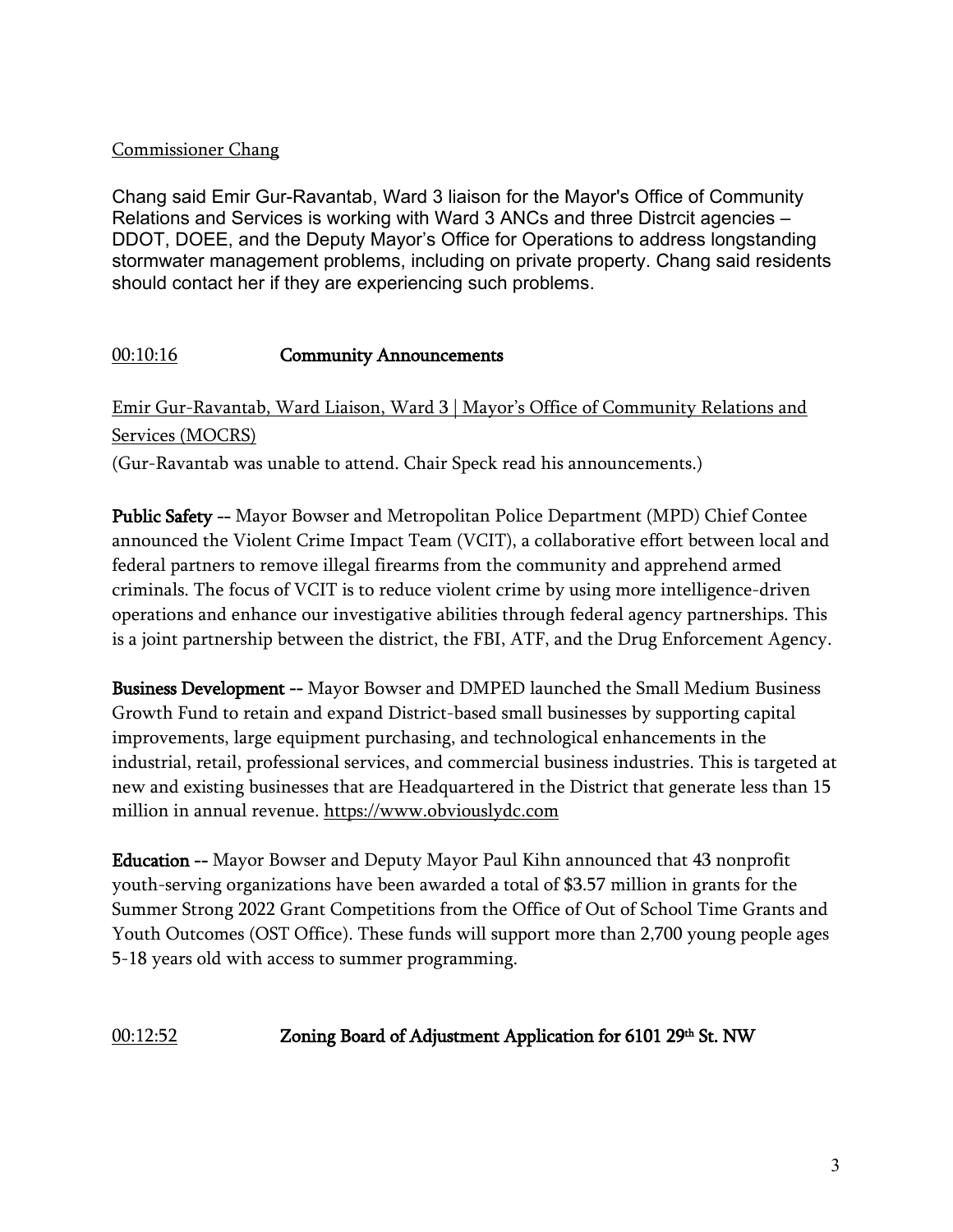Homeowner Josh Dunning sought ANC approval for a special exception to municipal rules about lot coverage to permit construction of a one-story extension to enlarge the kitchen of the home he shares with his wife, Allison. A hearing before the BZA is scheduled for May 26, 2022. The Commision voted to support the Dunnings' application. The vote was 7 (Yes), 0 (No), 0 (Abstain).

### [00:20:26](https://www.youtube.com/watch?v=IwecQ838Wl8&t=1226s) ANC Resolution on Chevy Chase Small Area Plan (CCSAP)

Chair Speck began the discussion, saying the ANC must submit its resolution about the draft small area plan prepared by the District's Office of Planning (OP) by May 13, 2022, in order for it to carry the "great weight" its decisions are supposed to be accorded by the municipal government. In order to meet that deadline, he indicated the Commission would have to act immediately. Speck said the Commission faces a choice between two alternative resolutions, a longer one drafted in substantial measure by Commissioner Gosselin with input over several weeks from commissioners and a second, shorter one drafted the day of the meeting. A May 2, 2022 version of the longer version can be found [here.](https://anc3g.org/wp-content/uploads/2022/05/draft-SAP-resolution-WORKING-COPY-draft-5-2-22.pdf) A May 9, 2022 version of the shorter one can be found [here.](https://anc3g.org/wp-content/uploads/2022/05/ANC-34G-Resolution-on-SAP-5-9-22-RS-clean.pdf) Speck said the Commission would start by taking up Gosselin's draft and then turn to the shorter alternative.

Gosselin said the Commission and the community would be better served by adopting the draft he helped write because it was more detailed in what it sought from OP and other city bodies than the alternative drafted by Speck. He said that the ANC needed to be specific in its request for at least three reasons. First, unlike in the case of other small area plans in the city, the Commission had already given a greenlight for density increases along upper Connecticut Avenue two years earlier so now had only one thing that it could give in return for sought changes – its approval or disapproval of the CCSAP. With such limited options, he said, being specific was the wisest course.

Second, he said the Commission had had more than a year of experience trying to convince OP to make improvements in the planning process and only when it was very specific in what it sought, did it get anything close to what was asked for.

Third, he recounted that land-use lawyers and city officials to whom he had turned for advice said that it was crucial the CCSAP include specific language about what kinds of zoning and development rules the community wants because only if this language is in the plan would drafters of new zoning provisions for the upper Connecticut Avenue corridor have authority to include these matters in the zoning designation. And to get specific language in the plan, the Commission needed to be specific about what language it wanted.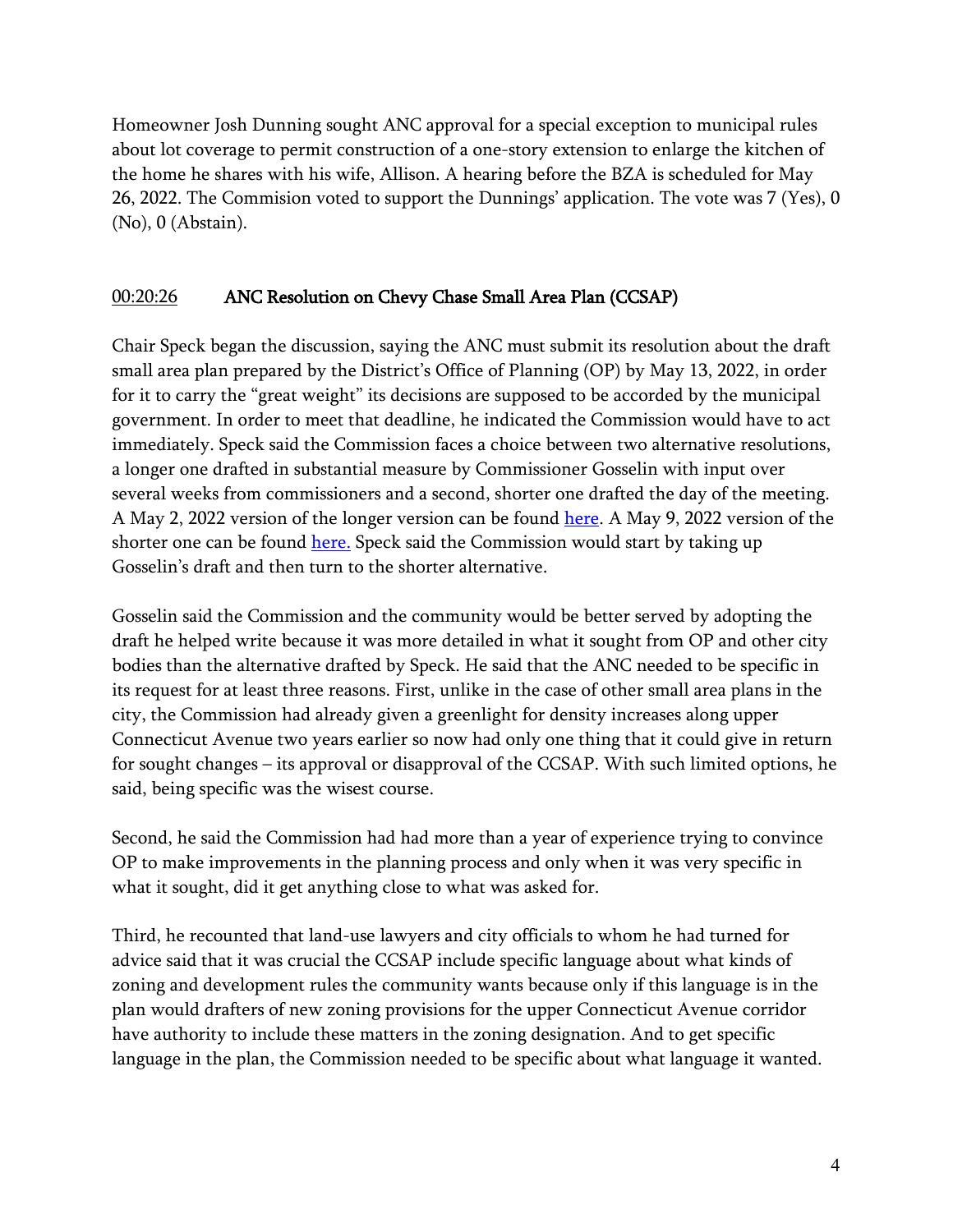Gosselin said the two major elements of the resolution he helped write were the establishment of a special zoning area or zone the provisions of which would be jointly drafted by the ANC, community members, and OP and a proposed project review process that would streamline approvals by limiting local input for new structures 60 feet in height, but require proposals for any structures that exceed that height to come before the ANC and the community.

Gosselin said that the resolution he helped write includes three parts, a resolution text and two attachments, one with specific changes that were being sought in the draft small area plan and a second that raised concerns about elements of the draft, but not ones of sufficient magnitude to hold up its approval. As a compromise, he said he would offer to drop the two attachments if commissioners would vote for the resolution text.

He made a motion that the resolution be put to a vote, which was seconded by Commissioner Zeldin.

Zeldin said the OP draft of the plan is "deficient in many ways" and if the Commission were to take a straight up or down vote, he would vote against it. He said that he supported Gosselin's version of the resolution because it made specific requests for changes in the draft plan. He added that he'd proposed some "word-smithing" to the Gosselin resolution but said that he'd submitted his proposal at almost 3 a.m. that morning.

Commissioner Higgins said the choice between the two versions of the resolution was a "tough call," but that he found the Gosselin resolution as edited "to be somewhat confusing and contradictory." He said Speck's approach, which he described as "to back off a little and simplify" the document, appealing. He said he believes establishing a new zoning area would allow the Commission and the community further opportunities for input almost to the point of being "self-determining" when it comes to zoning.

Vice Chair Gore said she'd been "hands off in this situation for very obvious reasons." (She is running for an at-large seat on the District Council.) She said that she supported the Speck resolution. "I do think the simplified approach… is the best way to go. For me, it's the best way to go and the best way to go for the ANC," she said.

Commissioner Chang said "We spent a lot of time looking over some of these ideas that Peter had to, in some ways, constrain development, to limit height. And the more I examined it, the more I understood it, the less sense it made to me." Chang said that the Commission wants to see affordable housing built, but that Gosselin's proposal would limit the chances for it.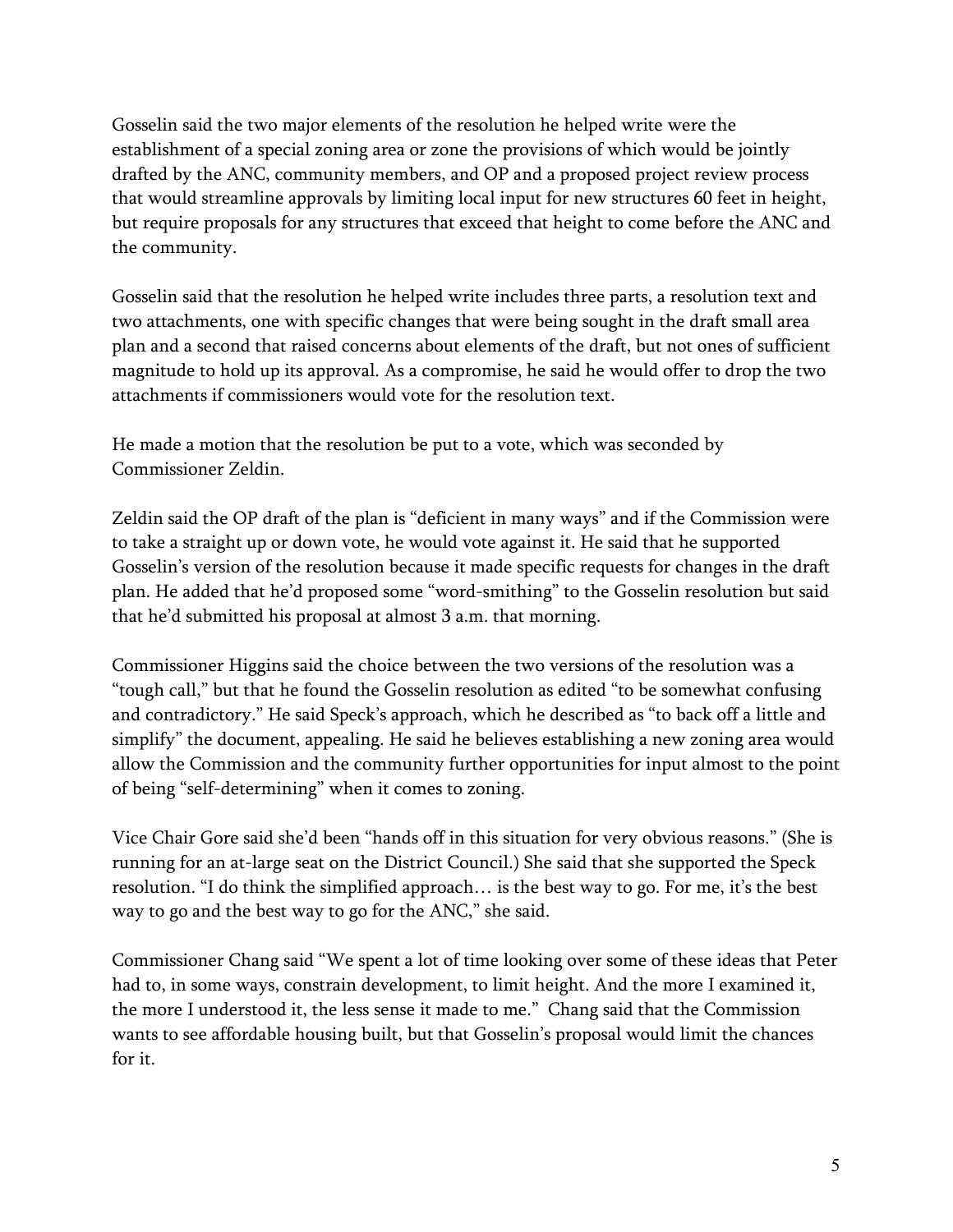Commissioner Cadwell said "The (resolution) draft that we had as of last evening reflected a lot of compromises among our group of seven (commissioners). That consensus fell apart last night." Cadwell said that whether the Commision approved the resolution Gosselin was arguing for or the simplified version Speck wrote, the message to OP should be the same, that there are "deep community concerns about the details" of the CCSAP. He said his inclination was to vote for both resolutions.

Reacting to what she said were comments in the Zoom Chat concerning Speck's role in preparing an alternative resolution, Gore said "Chair Speck drafted the short resolution because I called him." Gore said she did so because "I was very concerned about the way we as a Commission are being perceived based on the recommendations that we're putting forward." She went on, "I understand the concerns with development in the city, a lot. I understand the concerns of wanting to constrain development, but not to the extent where we shut down development and particularly shut down development in Chevy Chase. That's a dealbreaker for me."

Gosselin said the aim of the resolution on which he worked was not to shut down development. He said the resolution would "both set limits and clear the way for development." It says "You comply with the (height) limits and you comply with the limits of the …form-based code, Bang!, you get" the necessary approvals for development.

"It's the streamlined system Mayor Bowser has been trying to get all along," he said.

Gore responded that she was not debating the streamlining elements of the proposal. Of the height limits, she said "I'm talking about the appearance of us putting that in our plan as compared with other jurisdictions in the city…I think it looks a little unequitable to me."

Speck wrapped up discussion of the version of the resolution on which Gosselin worked, saying there will be ample additional opportunities for the community and the Commission to have its say about development along the upper Connecticut Avenue corridor and that the ANC should not impose overly detailed restrictions.

The resolution failed on a vote of 3 (Yes; Cadwell, Gosselin, Zeldin), 3 (No; Chang, Gore, Speck), 1(Abstain; Higgins).

Speck opened discussion of the shorter version of resolution, saying that its aim was to "synthesize what was in the longer version and put a great deal of emphasis on the need to continue the process…and we wanted to be, in fact, we insisted on being involved in the process as it moves forward." He confirmed Gore's account of how the shorter version originated.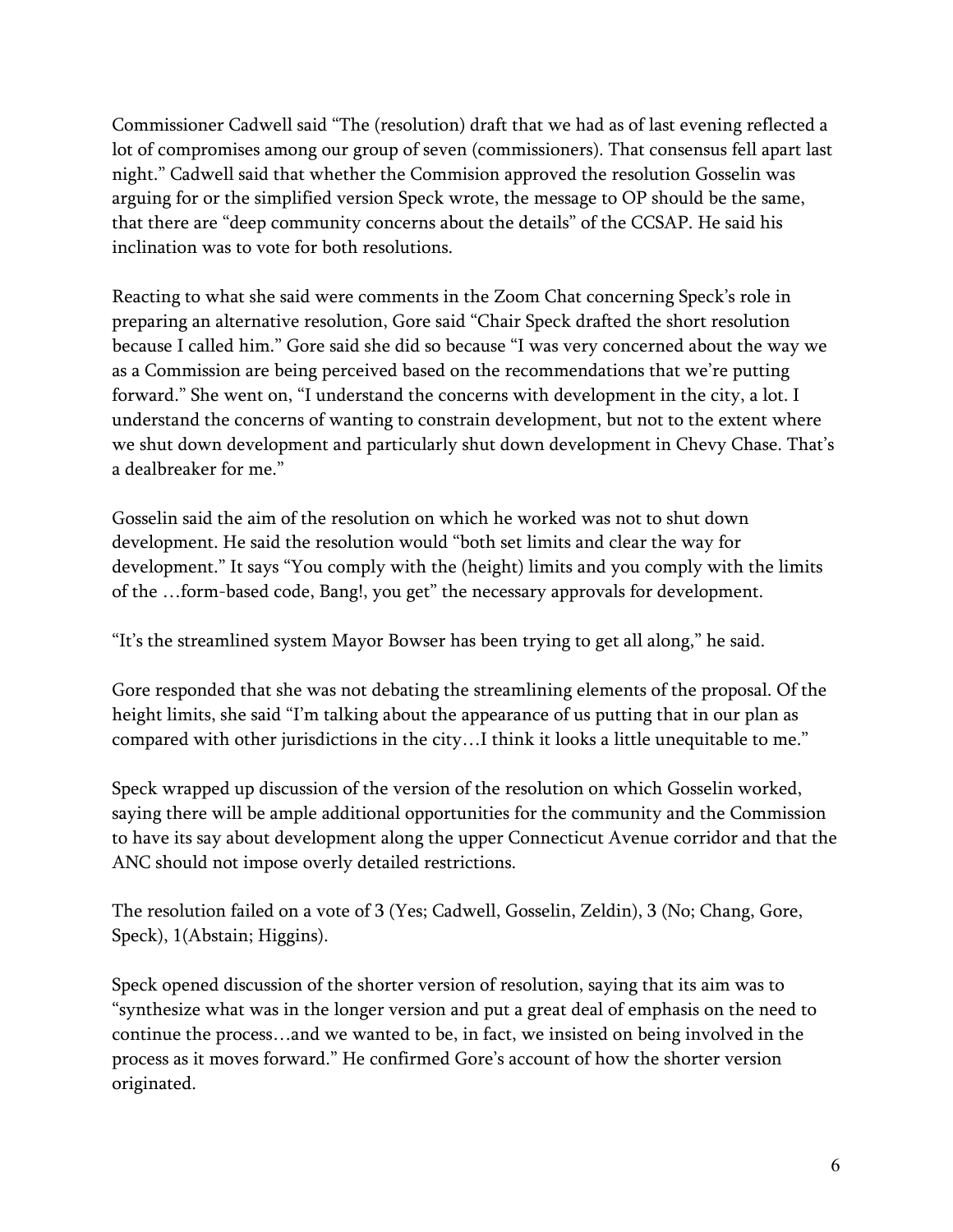Speck made a motion that the shorter resolution be put to a vote, which was seconded by Chang. Zeldin and Higgins offered friendly amendments, which Speck accepted. Zeldin's amendment emphasized that the Commission's approval of the CCSAP was contingent on it and residents having a strong voice in future changes. Similarly, Higgins' amendment said that that the ANC and community would participate in "zone drafting activities." Separately, Zeldin asked that when the document refers to "affordable housing," it also say "workforce" housing. Commissioners agreed.

The Commission took public comments. Nine residents spoke briefly.

A vote was called for. Commissioners then engaged in a colloquy about an effort by Zeldin to further amend the resolution with the following: "The greatest shortcoming of the Chevy Chase Small Area Plan is its failure to articulate at a granular level how it intends to implement and enforce its various recommendations and to further ensure that its recommendations be mandatory for all developments in the covered area. The ANC asks and expects that the next version of the SAP contain this missing mandate."

Speck said that he would be happy to include the language, but other commissioners said the Commission should move immediately to a vote.

The shorter resolution was approved on a vote of 5 (Yes; Cadwell, Chang, Gore, Higgins, Speck), 2 (No; Gosselin, Zeldin), 0 (Abstain).

There then ensued a complex maneuver in which Zeldin made a motion to add the above language to the now-approved resolution. The motion carried on a 4 (Yes; Cadwell, Higgins, Speck, Zeldin), 2 (No; Chang, Gore), 1 (Abstain; Gosselin) vote. Zeldin then tried to change his no vote on the underlying resolution to a yes, but other commissioners objected.

# [02:38:05](https://www.youtube.com/watch?v=IwecQ838Wl8&t=9485s) Racial and Social Equity Standing Committee SAP Stance

In advance of the evening's Commission meeting, a group of standing committee members drafted and circulated a declaration calling on the Commission to reject the draft small area plan. Both Chair Speck and Vice Chair Gore, who co-chair the standing committee, said they do not support the declaration. Speck said of the committee decision "it was certainly a mixed vote."

### [02:39:24](https://www.youtube.com/watch?v=IwecQ838Wl8&t=9564s) Commission Business

The Commission unanimously approved a Zoom reimbursement for Chair Speck for \$222.58.